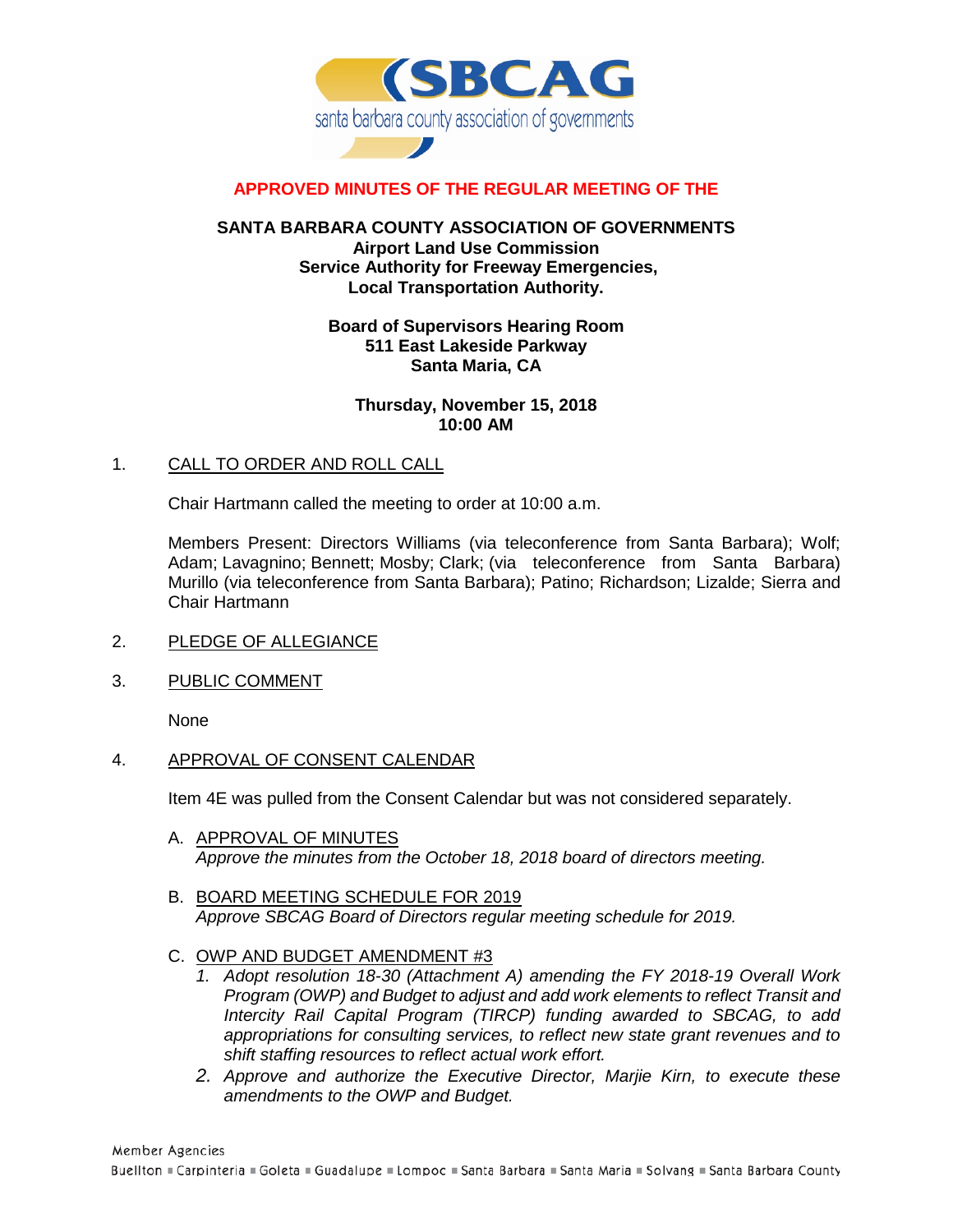## D. FUNDING AGREEMENT WITH THE CITY OF GOLETA

*Approve, ratify, and authorize the Chair to execute an Agreement (Attachment A) between SBCAG and the City of Goleta to govern the roles and responsibilities for implementing the Transit and Intercity Rail Capital Program grant to construct a train station in Goleta for a total amount not to exceed \$12,200,000 with a period of performance from October 18, 2018 through June 30, 2023.*

## E. SANTA YNEZ VALLEY TRAFFIC CIRCULATION AND SAFETY STUDY CONSULTANT CONTRACT

- *1. Approve and authorize the Chair to execute an Agreement (Attachment A) with Iteris, Inc. to perform the Santa Ynez Valley Traffic Circulation and Safety Study for a total amount not to exceed \$300,000 with a period of performance from November 15, 2018 through June 30, 2020.*
- *2. Approve and authorize the Executive Director to extend the period of performance for up to one additional year in accordance with Section 4.B.*

Motion made to approve Consent Calendar

| Motion:         | <b>Bennett</b> | Second: Sierra                                                                                                             |
|-----------------|----------------|----------------------------------------------------------------------------------------------------------------------------|
| Motion carried: | 13-0           |                                                                                                                            |
| Yes:            |                | Williams, Adam, Wolf, Lavagnino, Richardson, Mosby, Bennett, Clark,<br>Murillo, Lizalde, Sierra, Patino and Chair Hartmann |
| No:             | None           |                                                                                                                            |
| Abstention:     | None           |                                                                                                                            |
| Absent:         | None           |                                                                                                                            |

#### 5. CALVANS SANTA BARBARA COUNTY ACTIVITIES UPDATE *Receive a presentation by Ron Hughes (CalVans) on shared mobility.*

Information only therefore no action was taken.

6. RECOGNIZE DIRECTORS WOLF, LIZALDE, BENNETT AND RICHARDSON *Recognize Directors Janet Wolf, John Lizalde, Michael Bennett and Jim Richardson for their years of service on SBCAG.*

## PUBLIC COMMENT

Frank Peters, SBBIKE addressed the board on working with Director Richardson.

Recognition only, no action taken.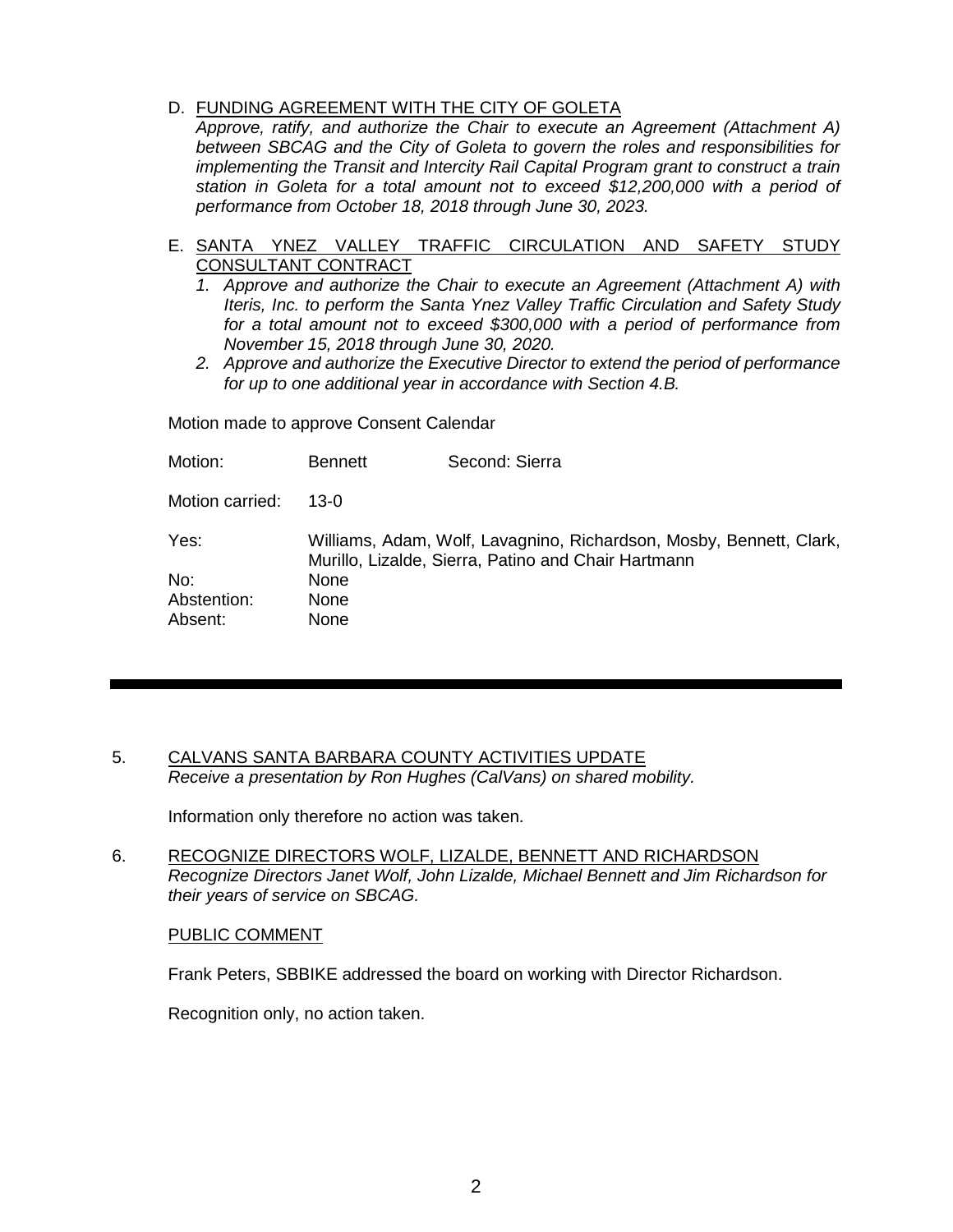- 7. HIGHWAY 101: CARPINTERIA TO SANTA BARBARA
	- *A. Receive presentation on results of Proposition 6 ballot measure from the November 6th election.*
	- *B. Receive an update on progress and next steps related to the Highway 101: Carpinteria to Santa Barbara Project and discuss next steps associated with development of the 2018 Measure A Strategic Plan update and provide feedback to SBCAG staff.*

Information only therefore no action was taken.

8. EMERGING TECHNOLOGIES IN TRANSPORTATION *Receive a presentation on shared mobility.*

Due to time restraints, Item 8 was deferred to a future meeting.

9. ELECTION OF OFFICERS FOR 2019 *Elect Board Chair and Vice-Chair for 2019.*

Motion made to elect Director Patino as Chair and incoming Director Hart as Vice-Chair

Motion: Lizalde Second: Lavagnino Motion carried: 13-0 Yes: Williams, Adam, Wolf, Lavagnino, Richardson, Mosby, Bennett, Clark, Murillo, Lizalde, Sierra, Patino and Chair Hartmann No: None Abstention: None Absent: None

10. FY 2019-20 OVERALL WORK PROGRAM *Provide input on work tasks for SBCAG's new Overall Work Program for FY 2019-20.*

Review and comment only therefore no action was taken.

#### 11. ONE MINUTE REPORTS

Board Members and Alternates provided updates on the activities in their districts/cities.

## 12. EXECUTIVE DIRECTOR'S REPORT

The Executive Director will report on activities and achievements of SBCAG staff, SBCAG job openings, upcoming events of interest to the Board of Directors and the public, and general status of SBCAG major projects.

## 13. CALTRANS DISTRICT DIRECTOR'S REPORT

The District Director will report on Caltrans projects and repairs throughout the state, including Caltrans staff, projects and repairs in Santa Barbara County such as state highways, intersections and bridges, and provide any available updates on Highway 101 and Highway 192 due to the Thomas Fire mudslides.

14. COMMITTEE MEETINGS None